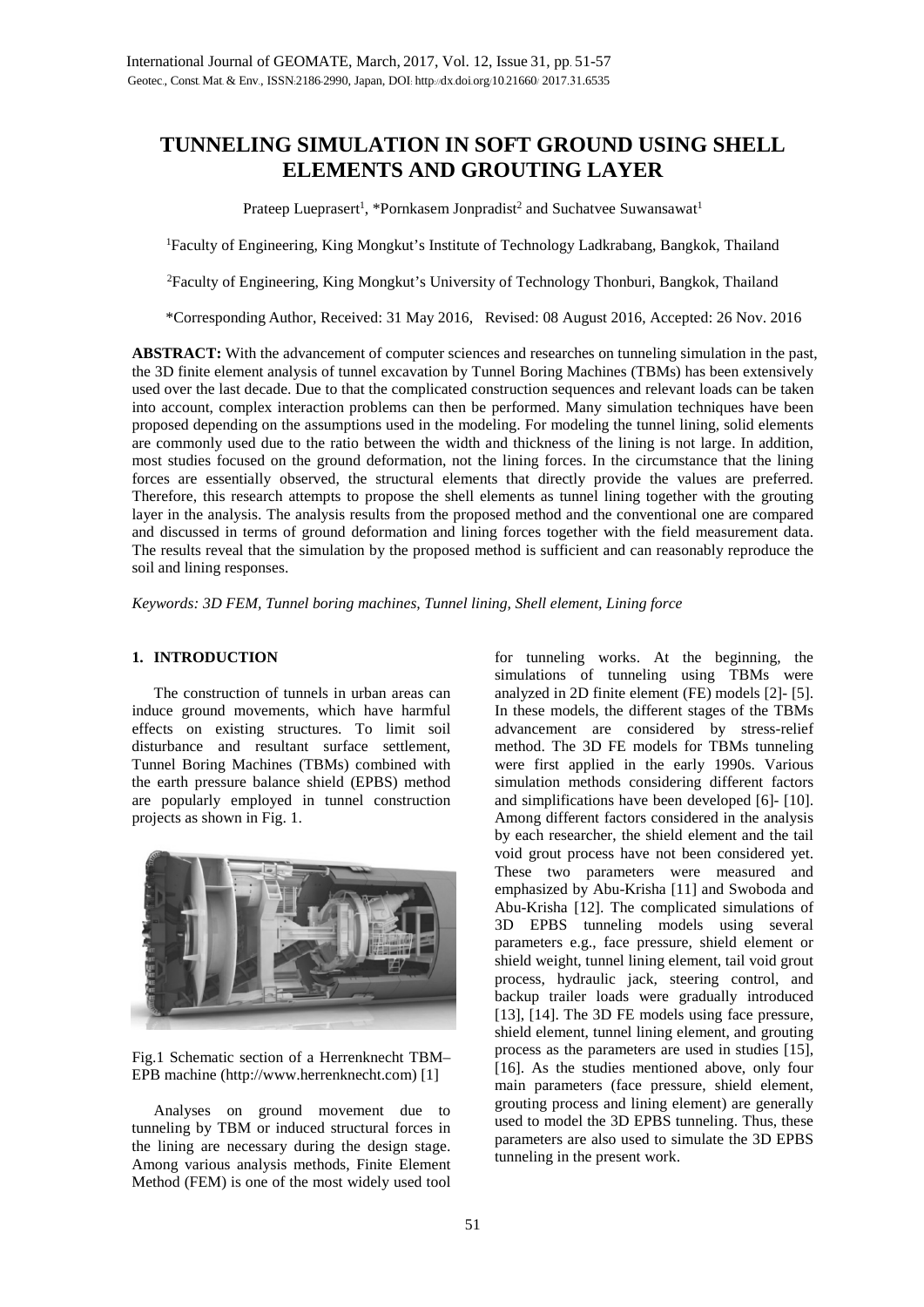Various methods to model the grouting process have been proposed in the simulation of the excavation by EPBS in the past. For example, the method which uses a distributed pressure to represent the grouting process was introduced by Broere and Brinkgreve [17] and Plaxis [18]. In the grouting process in engineering practice, the grouting will change from the liquid state to solid. To realistically model this characteristic, solid elements having different stiffness are represented to simulate the grouting process [12], [15] and [19]. However, an actual behavior of initial grout is in a fluid state with no stiffness. In practice, it is then difficult to specify the modulus of grouting during liquid state. The pressure boundary may thus be more appropriate than the solid elements.

In simulation of ground movement due to tunneling, the solid elements or the brick elements are generally adopted to represent the tunnel lining [13], [14] and [17]. The lining which has a certain width and the actual excavated periphery of the soil can then properly be modeled. By using the solid elements, the structural forces (i.e., bending moment, normal force and shear force) cannot directly be obtained. In the circumstances that the structural forces are needed to be investigated, the modeling by the solid elements becomes inconvenient. In this situation, shell elements which offer the direct quantification of lining structural forces are preferable. The shell elements have been also used in the past researches, e.g., the influence of ground stratification on lining force and settlement due to tunneling [19], the effects of tunneling on adjacent building and existing tunnel respectively [15], [16] and [20]. However, using the shell elements to model the tunnel lining causes a problem due to that the shell elements have no thickness in the process of meshing. It is reasonable to model the shell element (as line on cross sectional plane) at the mid plane. Consequently, the treatment on the gap between the excavated soil periphery and mid plane during meshing is essential.

This study introduces the grouting layer as solid element in the gap to represent the solid-state grouting while using pressure boundary to represent the liquid-state grouting. The comparison of three tunneling simulation methods using 3D FE models are made and discussed. The first method follows one suggested in PLAXIS 3D 2013.1 manual [18]. The second method is similar to the first method but the solid elements as tunnel lining are replaced by the shell elements assuming the excavated boundary at the mid plane. In the last method which is proposed by the authors, the shell elements are used to represent the tunnel lining together with the adapted grouting process mentioned above. Moreover, the thickness of grouting layer is also varied to represent the effect of pitching and yawing of the TBM during advancement. The results are discussed in terms of surface settlement profiles and the structural forces in tunnel lining.

### **2. SITE DESCRIPTION**

The geotechnical conditions of the Mass Rapid Transit Authority (MRTA) Blue Line Project is used for modeling in this study. The geotechnical conditions along the MRTA project can be separated into the North Tunnel section and the South Tunnel section. The soil profile is very uniform with soft clay underlain by stiff clay along the tunnel alignment in the North section. In this section, tunneling with horizontal-twin tunnel is conducted mostly within the stiff clay layer. For the South section, most of the tunnel alignment is also located within a stiff clay layer [21]. The section CS-8B of the South section is chosen to simulate in this study as shown in Fig. 2.

Geological conditions can be described as follows. The uppermost first layer consists of weathered crust or fill material. The second layer is the very soft clay layer overlaying on the first stiff clay. A thin seam of clayey sand is found below the first stiff clay as the fourth layer. The second stiff clay is found below the upper sand. Tunnel with inner and outer diameter of 5.7 m and 6.3 m, respectively, is located into the stiff clay layers at the depth of about 19 m from ground surface. A typical pore water pressure profile in Bangkok is a piezometric drawdown as shown in Fig. 2. The pore water at the depth of about 20 m is almost zero and restored condition to hydrostatic pressure at the depth about lower than 20 m.



Fig. 2 Soil profile and pore pressure of case study in MRTA Blue Line Project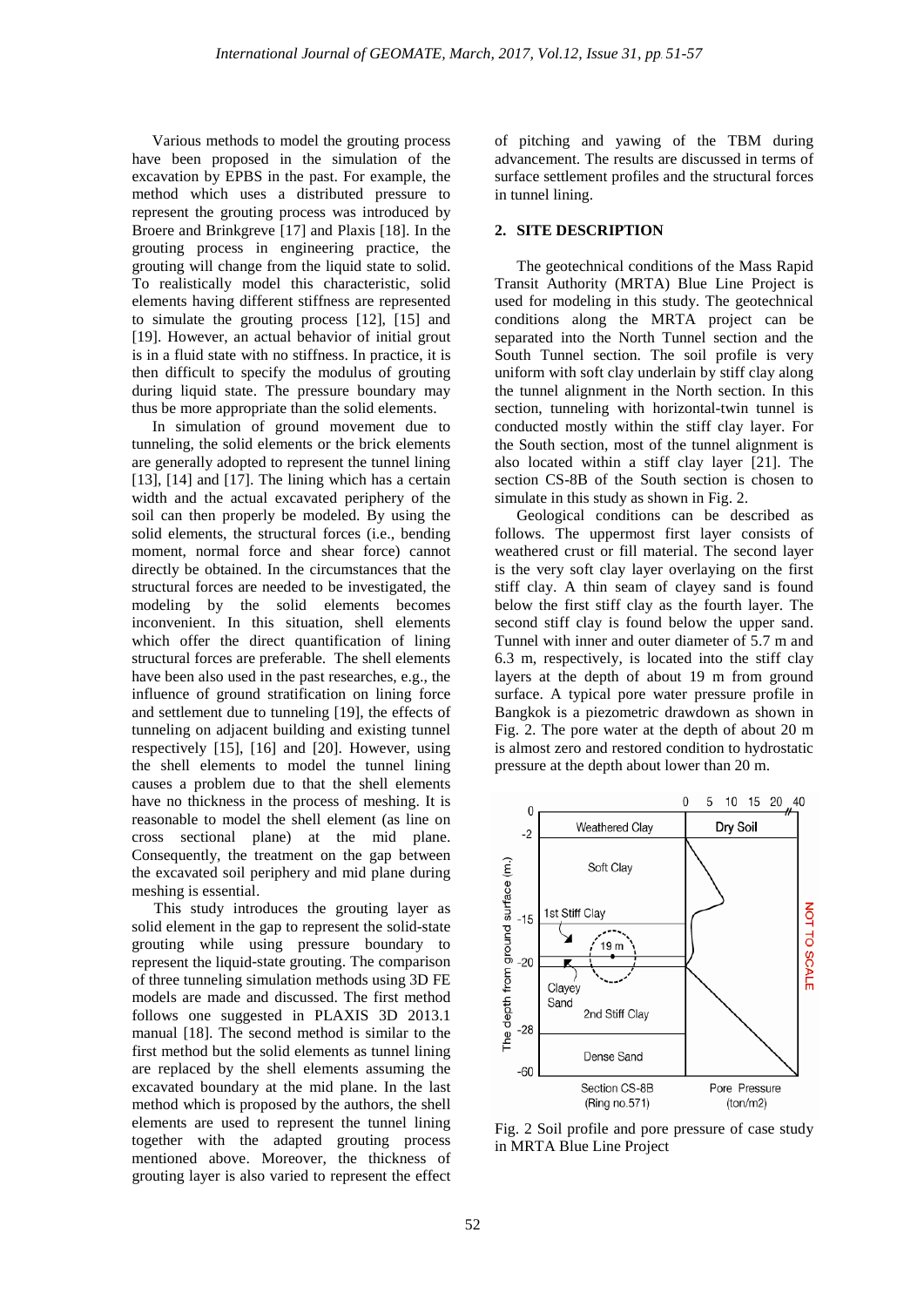### **3. FINITE ELEMENT ANALYSIS**

### **3.1 Numerical Model**

The 3D FE mesh presenting the sample case of the proposed method (the final method) is depicted in Fig.3. The soil layers were discretized into the six-node bricks or the solid elements with a suitable aspect ratio. The simulation of tunnel components consisted of three layers, EPB shield layer, grouting layer and tunnel lining layer. The four-node shell elements were used to model the tunnel lining and EPB shield. The hardened grouting layer was simulated by the solid elements. Their information will be detailed in next section.

Previous study on three-dimensional analysis of TBM tunneling [22] indicated that a lateral distance of  $4D_T$  from the tunnel axis and the advancement of  $4D<sub>T</sub>$  ahead and behind the tunnel excavation face are sufficient for 3D FE mesh of tunneling problem. Thus, the distance of  $5D_T$ ahead and behind the monitoring section, and of  $6D_T$  in lateral direction from the tunnel axis, are enough to fully simulate the tunneling problem in this study. The dimension of model is 80 m  $(\approx 12.5D_T)$  in the transverse direction, 60 m ( $\approx$  $9.5D_T$ ) in the longitudinal and vertical directions.  $D_T$  is the outer diameter of a tunnel lining. At center of longitudinal direction is the monitoring section. The PLAXIS 3D 2013.1 software was implemented for mesh generation and analysis.



Fig. 3 The mesh in FE model (the proposed method)

#### **3.2 Analysis Condition**

The initial distribution of vertical effective stress and horizontal effective stress are controlled by the given soil unit weight, the coefficient of earth pressure at rest, *K0*, for all strata. The pore water pressure was generated in the whole geometry domain as piezometric drawdown. The undrained analysis was considered.

The displacement boundary was adopted in this

study. The sides of the mesh including the front side and rear side are restrained against lateral movements but free to move vertically. Therefore, no movement perpendicular to their side of meshes is allowed. The bottom of the mesh is fixed (no vertical and horizontal movements). These conditions were used for all finite element meshes throughout this study.

### **3.3 Earth Pressure Balance Shield (EPBS) Advancement and Simulation Procedures**

The tunneling process of EPBS was simulated using a step-by-step approach. Each excavation step corresponded to an advancement of the tunnel face of 1.2 m which is equal to the width of the tunnel lining. A simplified geometry of EPBS as cylindrical shape is assumed in steading of modeling the original cone shape. The schematic of simulated process with EPBS was shown in Fig. 4. The simulation process can be described as follows.





Step 1, the soil elements in the targeted excavation zone were deactivated. When over cutting is not considered, the dimension in radial direction equals to the outer radius of lining (6.30/2 m in this study) for case of using solid elements and shell elements with grouting layer. This can be larger when the shield driving quality (over cutting and pitching-yawing) is taken into consideration. The support of excavation face was modeled by applying a pressure distribution with linear increase of pressure with depth. The face pressure in this study is about 150 to 200 kPa at crown and invert of tunnel, respectively [21]. The shell elements were activated to represent the EPB shield with contraction ratio of 0.4%, which was calibrated from the previous FE analysis of tunneling projects in Bangkok subsoil. These procedures were repeated until the advancement of shield was completed with seventh rings for the length of about 8.4 m in longitudinal direction. Step 2, the simulation of tail void grouting in a first phase, the grout has not yet fully hardened, the liquid state of grouting was simulated by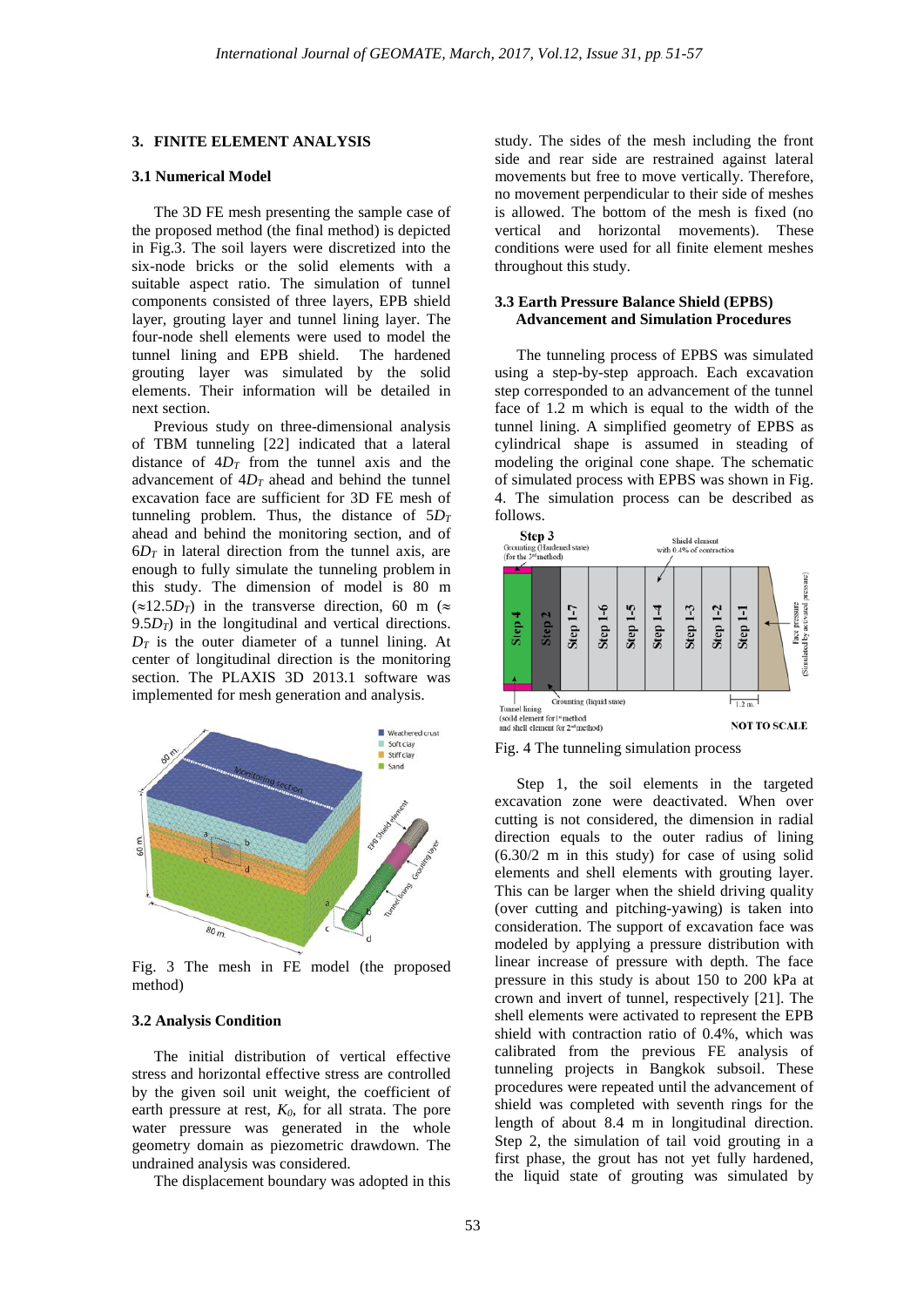applying a radial pressure with 200 kPa [21] acting on soil around tunnel. The simulation of tunneling process in steps 1 and 2 follows ones recommended by manual of PLAXIS 2013.1 [18]. Step 3, the tail void grouting in a second phase is considered to be hardened, the grouting layer was simulated by the solid elements. Step 4, the shell or solid elements representing the tunnel lining were activated in the same grouting layer section. These steps, 3 and 4, are differed for the simulation by each method in this study. The details are described in next section.

# **3.4 Patterns of Simulation Method**

Three simulation methods of EPBS tunneling with different modeling techniques are carried out in this study. The main differences are the techniques to simulate the tunnel lining and grouting layer section as schematically shown in Fig. 5.



Fig. 5 The cross sections of simulation patterns

In the first method that is called "NG-SOLID method", the tunnel linings are modeled by the

solid elements with thickness of 0.30 m. The step 3 of simulation procedures is not considered in this method. The second method, that is called "NG-SHELL method", is similar to the first method. The shell elements are represented to simulate the tunnel lining and the geometry of simulation is thus different. The difference between using the solid or shell elements is that the geometry of thin shell element is modeled as zero-thick line at mid plane. Thus, the diameter of excavated soil periphery in this modeling is 6.0 m which is the same as shield diameter. The details of two simulation methods are depicted in Fig 5a.

For the method proposed in this study, the shell elements were used to represent the tunnel lining together with introduction of the grouting layer, that is called "AG-SHELL method". The thicknesses of grouting layer considered in this study are 0.07 m and 0.15 m to represent ideal TBM driving and effect from over cutting together with pitching-and-yawing, respectively. The diameter of excavated soil periphery in each model is thus as 6.14 m and 6.30 m respectively. The grouting layer of 0.07 m which is equal to the thickness of EPBS in the case that the pitching angle of excavation process and over cutting of EPBS are not considered. In other words, the thickness of grouting layer is a theoretical tail-void gap. To take the effect of over cutting and pitching angle into consideration, grouting layer of 0.15 m, which is average value of tail void gap during shield excavation as reported by Babendererde [23], is chosen. The schematic cross section of AG-SHELL method is depicted in Fig. 5b.

#### **3.5 Material Properties**

Table 1 Soil parameters for modeling **[**24**]**

| Soil layer                          | Wea.  | Soft                                 | Stiff   | Sand   |
|-------------------------------------|-------|--------------------------------------|---------|--------|
|                                     | crust | clay                                 | clay    |        |
| Material<br>model                   | MC    | <b>Hardening Soils</b><br>(HS) model |         | МC     |
| $E$ <sup>'</sup> (kPa)              | 6,000 |                                      |         | 80,000 |
| $E_{\alpha d}^{ref}$ (kPa)          |       | 5,000                                | 60,000  |        |
| $E_{50}^{ref}$ (kPa)                |       | 5,000                                | 60,000  |        |
| $E_{\mu\nu}^{ref}$ (kPa)            |       | 15,000                               | 180,000 |        |
| $\gamma_{sat}$ (kN/m <sup>3</sup> ) | 17    | 16                                   | 18      | 20     |
| $U$ (-)                             | 0.32  | 0.33                                 | 0.33    | 0.3    |
| $\phi$ <sup>(o</sup> )              | 22    | 22                                   | 22      | 36     |
| $c$ (kPa)                           | 8     | 5                                    | 18      | 0      |
| $(-)$<br>т                          |       | 1                                    | 1       |        |
| $p_{ref}$ (kPa)                     |       | 100                                  | 95      |        |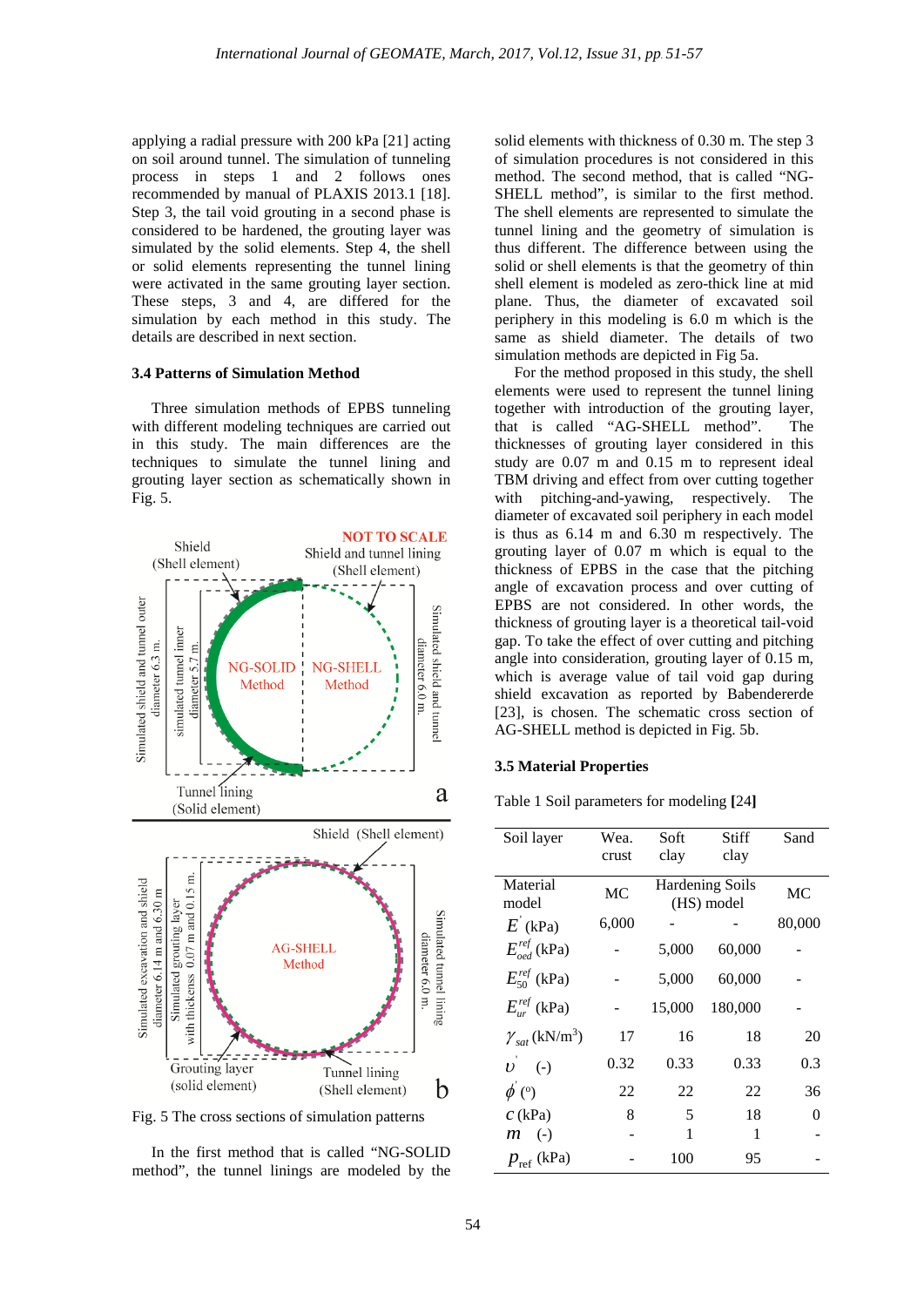The properties of soils are determined from the MRTA projects [24]. The soil layers, stiff and soft clays, were assumed by hardening soil model (HS) [25]**.** The Mohr**-**Coulomb model (MC) was assumed to represent the weathered clay and sand layer**.** The soil properties in this study are calibrated from field testing data [26] and testing data of previous studies as shown in Table 1**.** Table 2 shows the properties of the components of EPBS tunneling simulation. The EPB shield, tunnel lining and grouting layer were assumed to be linear elastic. The properties of grouting layer at 28 days of curing are obtained from Kasper and Meschke [13] and Kasper and Meschke [14] while those of EPBS are acquired from Katebi et al. [19].

Table 2 Material properties of EPB shield, tunnel lining and grouting layer.

| <b>EPB Elements</b> | Young                | Poisson's         | <b>Unit</b> |
|---------------------|----------------------|-------------------|-------------|
|                     | modulus              | ratio             | weight      |
|                     | [E]                  | $\lceil v \rceil$ | $[\gamma]$  |
|                     | (kN/m <sup>2</sup> ) | $(-)$             | $(kN/m^3)$  |
| Tunnel lining       | $31 \times 10^6$     | 0.20              | 24          |
| EPB shield          | $21 \times 10^7$     | 0.28              | 78          |
| Grouting layer      | $1 \times 10^6$      | 0.30              | 21          |

#### **4. ANALYSIS RESULT**

The results in terms of surface settlement and lining forces from the three simulation methods are compared and discussed together with the measurement data if available. The observations of FE analysis results are carried out after the process of tunneling simulation is completed.

#### **4.1 Surface Settlement**

Figure 6 shows the surface settlement profiles compared between FE analyses and MRTA monitoring data in section CS-8B. The surface settlement profiles analyzed by FEM are similar in shape but quantitatively different. The surface settlement profile of the NG-SOLID method is noticeably deeper than that obtained from the NG-SHELL method. It is clear that the selection of simulation method significantly affects the nature of the computed surface settlements. The difference of the surface settlement profiles may be presumed to be associated with properties of the elements or the excavated cavity of tunneling.

Although the excavated cavity of NG-SOLID is larger than that of the AG-SHELL method with grouting thickness of  $0.07m$  (the AG<sub>0.07</sub>-SHELL method), the surface settlement profile of the  $AG<sub>0.07</sub>$ -SHELL method is close to that of the NG-SOLID and the MRTA monitoring data. Moreover, when increasing the grouting thickness to 0.15m

(the  $AG<sub>0.15</sub>-SHEL$  method), the surface settlement becomes larger than that of the NG-SOLID. This implies that the quality of TBM shield control during excavation (due to over cutting and pitching-and-yawing of TBM) can be reflected by varying the thickness of the grouting layer.



Fig. 6 Comparing transverse settlement profile from MTRA section CS-8B with FEM analyses

#### **4.2 Lining Forces**

The comparison of the computed structural forces in the tunnel lining for three simulation methods is presented hereafter. The structural forces are plotted from the reference lining ring located at the mid-section of the model.

### *4.2.1 Bending moment*



Fig. 7 The computed bending moment in linings for three different methods

Figure 7 shows the computed bending moments resulted by the three simulation methods. From this figure, the significant differences of the computed bending moments are revealed. Especially, the distribution of the computed bending moments by the NG-SHELL method is drastically different with those by the others. The computed bending moment of tunneling simulation located in soft clay  $(K_0 < 1.0)$  is positive values at the spring line and negative values at crown and invert. This behavior is obtained by NG-SOLID and AG-SHELL methods. Although the trends of the computed bending moments for NG-SOLID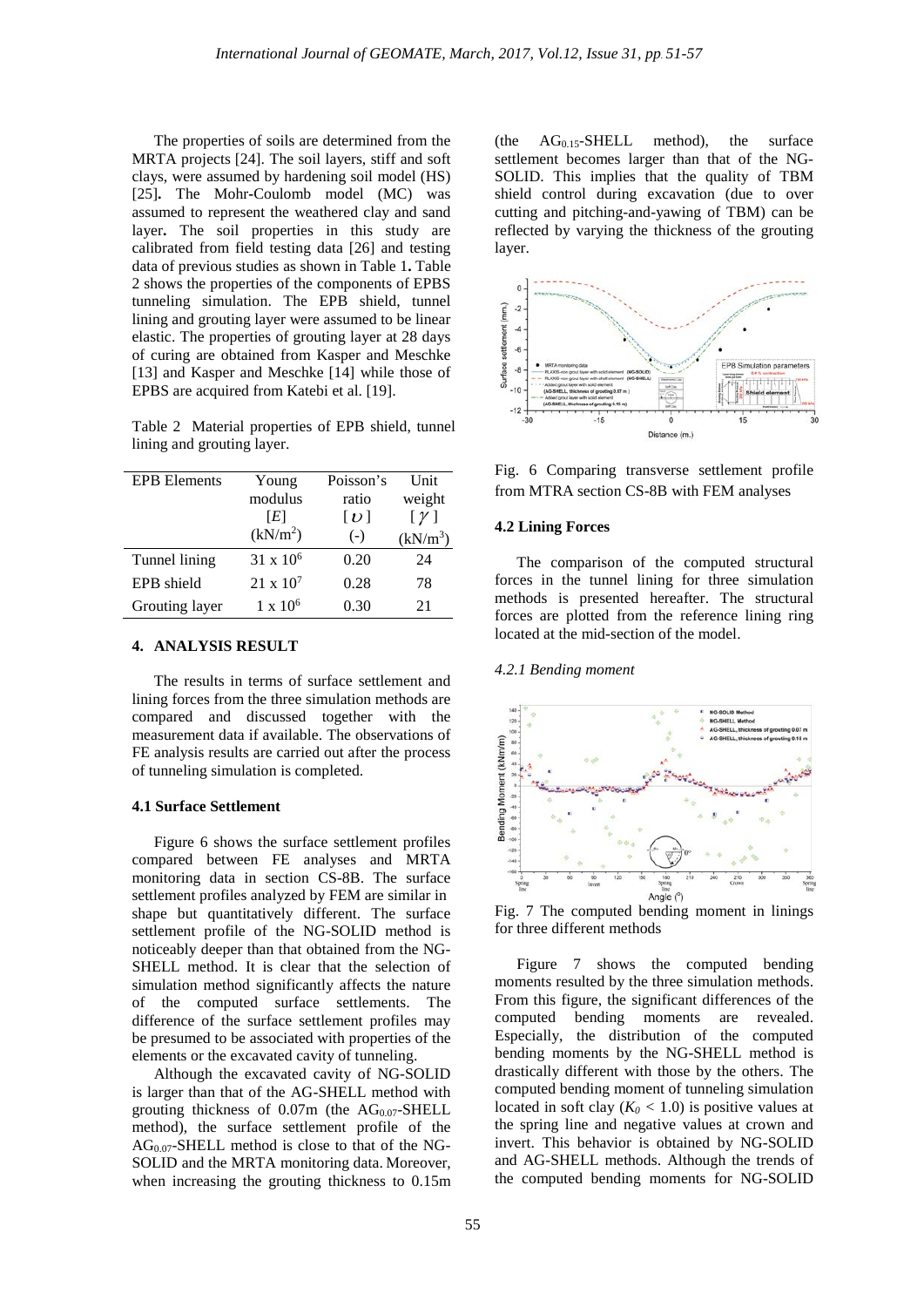and AG-SHELL methods are similar, the magnitudes are different. However, the ranges of magnitude of computed bending moment obtained from the NG-SOLID and AG-SHELL methods are close to those reported in the previous studies [27], [28]. For the AG-SHELL method, although the excavated cavity of the  $AG<sub>0.15</sub>$ -SHELL method is larger than the  $AG<sub>0.07</sub>$ -SHELL method, their computed bending moments are close.

# *4.2.2 Axial force*

Figure 8 depicts the computed axial forces resulted by three simulation methods. The tendency of the computed axial forces is similar to the computed bending moments. The computed axial forces of the NG-SOLID method and both of AG-SHELL methods are in the same range. This range agrees well with the previous researches [27], [28], which should be in the range of 0 to 1000 kN/m. In contrast, the distribution of the computed axial forces by the NG-SHELL method becomes differed and the magnitudes are much higher.

For the AG-SHELL methods, although the excavated cavity of AG<sub>0.15</sub>-SHELL method is larger than  $AG<sub>0.07</sub>$ -SHELL method, their computed bending moments and axial forces are close. This indicates that the grouting layer with greater thickness can absorb more stress transmitted from the soil. Consequently, the induced structural forces become smaller.



Fig*.* 8 The computed axial force in linings for three different methods

# **5. DISSCLUSION**

The above described results of using the shell elements alone to model the tunnel lining in tunneling simulation cannot provide satisfaction in terms of both the surface settlement and the structural forces. This drawback can be solved by introduction of grouting layer proposed in this study. Although the simulated thickness of grouting layer obtained from real construction may provide more accurate results, the ideal thickness of grouting layer which is equal to the thickness of TBM can be satisfactorily used in the simulation.

#### **6. CONCLUSION**

In this study, the modeling of tunnel lining with the shell elements together with the grouting layer in tunneling analysis by TBM in soft ground was proposed. The grouting is modeled as pressure boundary and solid elements in liquid and solid states, respectively. By the proposed method, grouting process and actual excavated boundary of the soil can then be realistically modeled. Analysis of tunnel excavation using the proposed method in conjunction to 4 main factors (face pressure, shield element, grouting process and lining element), provides good agreement with results from the conventional method and field measurement data. Besides, the structural forces obtained from the current method are in ranges of history records.

### **7. ACKOWLEDGEMENT**

This work is financially supported by the National Research University (NRU) project and the Ladkrabang Underground and Tunneling Innovation Center (LUTIC) under Grant KREF035001. The first author would like to thank for the research funding from the Thailand Research Fund (TRF) and 1D2 Group Co. Ltd. under Grant PHD56I0057.

# **8. REFFERENCES**

- [1] Herrenknecht AG, "Herrenknecht" [Online], Germany,Available:https://www.herrenknecht .com/en/products/coreproducts/tunnelling/epbshield.html [5 April 2016].
- [2] Clough GW, Sweeney BP, Finno RJ, "Measured soil response to EPB shield tunneling", J. of Geotechnical Engineering-ASCE, 109(2), 1983, pp. 131-149.
- [3] Finno RJ, Clough GW, "Evaluation of soil response to EPB shield tunneling", J. of Geotechnical Engineering-ASCE, 111(2), 1985, pp. 155-173.
- [4] Bernat S, Cambou B, "Soil-structure interaction in shield tunnelling in soft soil", Computers and Geotechnics, 22(3/4), 1998, pp. 221-242.
- [5] Bernat S, Cambou B, Dubois P, "Assessing a soft soil tunnelling numerical model using field data", Geotechnique, 49, 1999, pp.427- 452.
- [6] Lee KM, Rowe RK, "Finite element modelling of the three-dimensional ground deformations due to tunnelling in soft cohesive soils: part  $I$  – method of analysis", Computers and Geotechnics, 10, 1990, pp.87– 109.
- [7] Lee KM, Rowe RK, "Finite element modelling of the three-dimensional ground